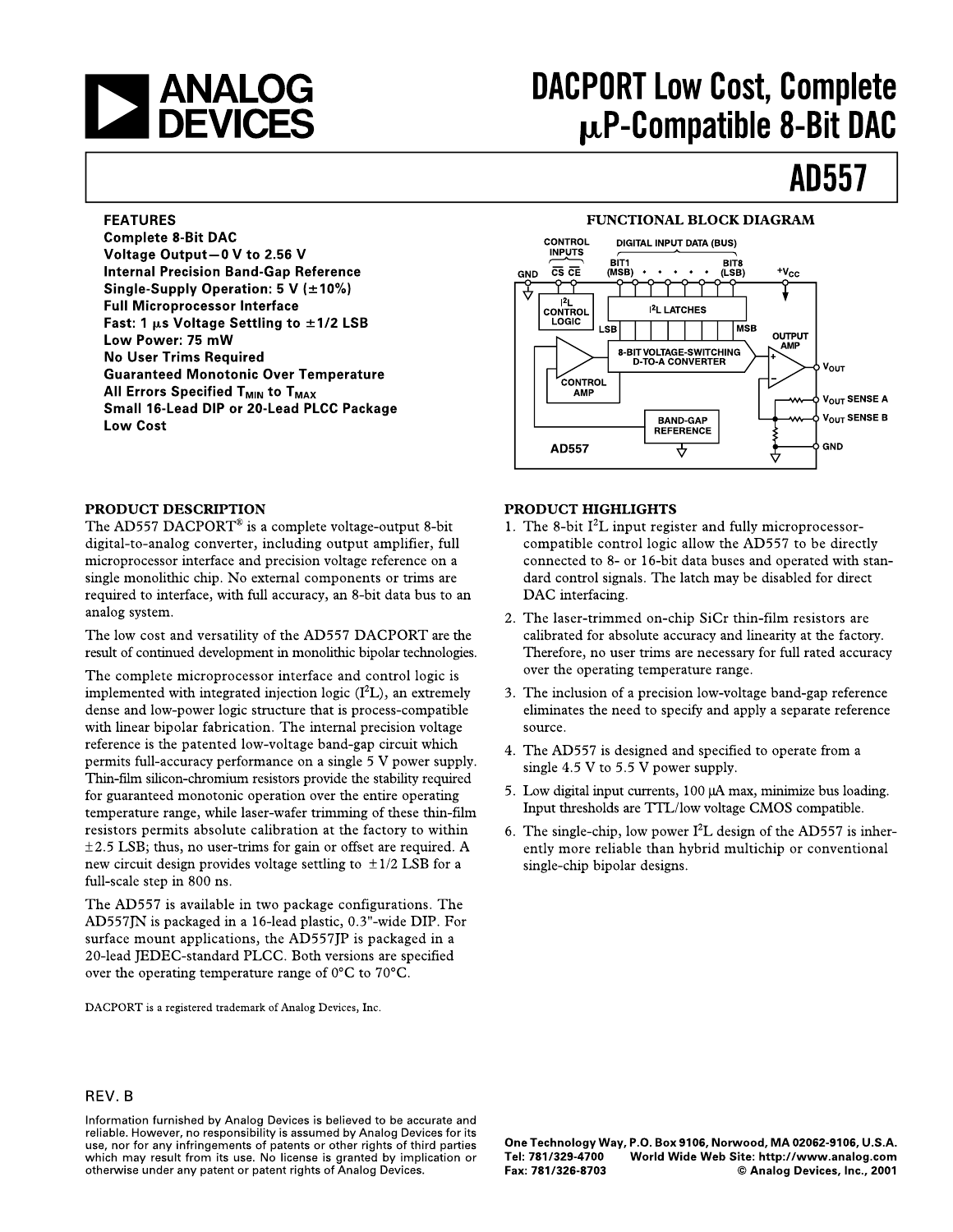### $AD557-SPECIFICATIONS$  ( $@$  T<sub>A</sub> = 25°C,  $V_{cc}$  = 5 V unless otherwise noted)

| <b>RESOLUTION</b><br><b>Bits</b><br>8<br><b>RELATIVE ACCURACY</b><br>$0^{\circ}$ C to $70^{\circ}$ C<br>±1/2<br>LSB<br>1<br><b>OUTPUT</b><br>v<br>Ranges<br>0 to 2.56<br>Current Source<br>5<br>mA<br>Internal Passive<br>Sink<br>Pull-Down to Ground <sup>2</sup><br>OUTPUT SETTLING TIME <sup>3</sup><br>0.8<br>1.5<br>μs<br>FULL-SCALE ACCURACY <sup>4</sup><br>@ $25^{\circ}$ C<br><b>LSB</b><br>±1.5<br>$\pm 2.5$<br>LSB<br>$T_{MIN}$ to $T_{MAX}$<br>±2.5<br>$\pm 4.0$<br><b>ZERO ERROR</b><br>@ $25^{\circ}$ C<br>$\pm 1$<br>LSB<br>$+3$<br>LSB<br>$T_{\rm MIN}$ to $T_{\rm MAX}$<br>MONOTONICITY <sup>5</sup><br>Guaranteed But Not Tested<br>${\rm T_{MIN}}$ to ${\rm T_{MAX}}$ | Model | Min | Typ | Max | Unit |
|------------------------------------------------------------------------------------------------------------------------------------------------------------------------------------------------------------------------------------------------------------------------------------------------------------------------------------------------------------------------------------------------------------------------------------------------------------------------------------------------------------------------------------------------------------------------------------------------------------------------------------------------------------------------------------------|-------|-----|-----|-----|------|
|                                                                                                                                                                                                                                                                                                                                                                                                                                                                                                                                                                                                                                                                                          |       |     |     |     |      |
|                                                                                                                                                                                                                                                                                                                                                                                                                                                                                                                                                                                                                                                                                          |       |     |     |     |      |
|                                                                                                                                                                                                                                                                                                                                                                                                                                                                                                                                                                                                                                                                                          |       |     |     |     |      |
|                                                                                                                                                                                                                                                                                                                                                                                                                                                                                                                                                                                                                                                                                          |       |     |     |     |      |
|                                                                                                                                                                                                                                                                                                                                                                                                                                                                                                                                                                                                                                                                                          |       |     |     |     |      |
|                                                                                                                                                                                                                                                                                                                                                                                                                                                                                                                                                                                                                                                                                          |       |     |     |     |      |
|                                                                                                                                                                                                                                                                                                                                                                                                                                                                                                                                                                                                                                                                                          |       |     |     |     |      |
|                                                                                                                                                                                                                                                                                                                                                                                                                                                                                                                                                                                                                                                                                          |       |     |     |     |      |
|                                                                                                                                                                                                                                                                                                                                                                                                                                                                                                                                                                                                                                                                                          |       |     |     |     |      |
|                                                                                                                                                                                                                                                                                                                                                                                                                                                                                                                                                                                                                                                                                          |       |     |     |     |      |
|                                                                                                                                                                                                                                                                                                                                                                                                                                                                                                                                                                                                                                                                                          |       |     |     |     |      |
|                                                                                                                                                                                                                                                                                                                                                                                                                                                                                                                                                                                                                                                                                          |       |     |     |     |      |
|                                                                                                                                                                                                                                                                                                                                                                                                                                                                                                                                                                                                                                                                                          |       |     |     |     |      |
|                                                                                                                                                                                                                                                                                                                                                                                                                                                                                                                                                                                                                                                                                          |       |     |     |     |      |
|                                                                                                                                                                                                                                                                                                                                                                                                                                                                                                                                                                                                                                                                                          |       |     |     |     |      |
|                                                                                                                                                                                                                                                                                                                                                                                                                                                                                                                                                                                                                                                                                          |       |     |     |     |      |
|                                                                                                                                                                                                                                                                                                                                                                                                                                                                                                                                                                                                                                                                                          |       |     |     |     |      |
| <b>DIGITAL INPUTS</b>                                                                                                                                                                                                                                                                                                                                                                                                                                                                                                                                                                                                                                                                    |       |     |     |     |      |
| $T_{MIN}$ to $T_{MAX}$                                                                                                                                                                                                                                                                                                                                                                                                                                                                                                                                                                                                                                                                   |       |     |     |     |      |
| Input Current<br>±100<br>μA                                                                                                                                                                                                                                                                                                                                                                                                                                                                                                                                                                                                                                                              |       |     |     |     |      |
| Data Inputs, Voltage                                                                                                                                                                                                                                                                                                                                                                                                                                                                                                                                                                                                                                                                     |       |     |     |     |      |
| Bit On-Logic "1"<br>v<br>2.0                                                                                                                                                                                                                                                                                                                                                                                                                                                                                                                                                                                                                                                             |       |     |     |     |      |
| Bit On-Logic "0"<br>V<br>0.8<br>0                                                                                                                                                                                                                                                                                                                                                                                                                                                                                                                                                                                                                                                        |       |     |     |     |      |
| Control Inputs, Voltage                                                                                                                                                                                                                                                                                                                                                                                                                                                                                                                                                                                                                                                                  |       |     |     |     |      |
| V<br>On-Logic "1"<br>2.0                                                                                                                                                                                                                                                                                                                                                                                                                                                                                                                                                                                                                                                                 |       |     |     |     |      |
| v<br>On-Logic "0"<br>0.8<br>$\theta$                                                                                                                                                                                                                                                                                                                                                                                                                                                                                                                                                                                                                                                     |       |     |     |     |      |
| <b>Input Capacitance</b><br>4<br>pF                                                                                                                                                                                                                                                                                                                                                                                                                                                                                                                                                                                                                                                      |       |     |     |     |      |
| $\mathrm{TIMING}^6$                                                                                                                                                                                                                                                                                                                                                                                                                                                                                                                                                                                                                                                                      |       |     |     |     |      |
| tw Strobe Pulsewidth<br>225<br>ns                                                                                                                                                                                                                                                                                                                                                                                                                                                                                                                                                                                                                                                        |       |     |     |     |      |
| $T_{MIN}$ to $T_{MAX}$<br>300<br>ns                                                                                                                                                                                                                                                                                                                                                                                                                                                                                                                                                                                                                                                      |       |     |     |     |      |
| t <sub>DH</sub> Data Hold Time<br>10<br>ns                                                                                                                                                                                                                                                                                                                                                                                                                                                                                                                                                                                                                                               |       |     |     |     |      |
| ${\rm T_{MIN}}$ to ${\rm T_{MAX}}$<br>10<br>ns                                                                                                                                                                                                                                                                                                                                                                                                                                                                                                                                                                                                                                           |       |     |     |     |      |
| $t_{DS}$ Data Setup Time<br>225<br>ns                                                                                                                                                                                                                                                                                                                                                                                                                                                                                                                                                                                                                                                    |       |     |     |     |      |
| 300<br>${\rm T_{MIN}}$ to ${\rm T_{MAX}}$<br>ns                                                                                                                                                                                                                                                                                                                                                                                                                                                                                                                                                                                                                                          |       |     |     |     |      |
| POWER SUPPLY                                                                                                                                                                                                                                                                                                                                                                                                                                                                                                                                                                                                                                                                             |       |     |     |     |      |
| Operating Voltage Range $(V_{CC})$                                                                                                                                                                                                                                                                                                                                                                                                                                                                                                                                                                                                                                                       |       |     |     |     |      |
| V<br>4.5<br>2.56 Volt Range<br>5.5                                                                                                                                                                                                                                                                                                                                                                                                                                                                                                                                                                                                                                                       |       |     |     |     |      |
| Current $(I_{CC})$<br>15<br>25<br>mA                                                                                                                                                                                                                                                                                                                                                                                                                                                                                                                                                                                                                                                     |       |     |     |     |      |
| $\frac{9}{6}$<br>Rejection Ratio<br>0.03                                                                                                                                                                                                                                                                                                                                                                                                                                                                                                                                                                                                                                                 |       |     |     |     |      |
| POWER DISSIPATION, $V_{CC}$ = 5 V<br>75<br>125<br>mW                                                                                                                                                                                                                                                                                                                                                                                                                                                                                                                                                                                                                                     |       |     |     |     |      |
| °C<br>OPERATING TEMPERATURE RANGE<br>$\theta$<br>70                                                                                                                                                                                                                                                                                                                                                                                                                                                                                                                                                                                                                                      |       |     |     |     |      |

NOTES

 ${}^{1}$ Relative Accuracy is defined as the deviation of the code transition points from the ideal transfer point on a straight line from the offset to the full scale of the device. See "Measuring Offset Error" on the AD558 data sheet.

<sup>2</sup>Passive pull-down resistance is 2 kΩ.

<sup>3</sup>Settling time is specified for a positive-going full-scale step to  $\pm$ 1/2 LSB. Negativegoing steps to zero are slower, but can be improved with an external pull-down. 4 The full-scale output voltage is 2.55 V and is guaranteed with a 5 V supply.  $5A$  monotonic converter has a maximum differential linearity error of  $\pm 1$  LSB. 6 See Figure 7.

Specifications shown in **boldface** are tested on all production units at electrical test. Specifications subject to change without notice.

#### **ORDERING GUIDE**

| Model | Temperature Package<br>Range                                                    | Description                                        | Package<br>Option |
|-------|---------------------------------------------------------------------------------|----------------------------------------------------|-------------------|
|       | AD557JN   $0^{\circ}$ C to 70 $^{\circ}$ C<br>AD557JP $\int 0^{\circ}C$ to 70°C | Plastic DIP<br>Plastic Leaded Chip Carrier   P-20A | $\vert$ N-16      |

| <b>ABSOLUTE MAXIMUM RATINGS*</b>                                                                               |
|----------------------------------------------------------------------------------------------------------------|
| $V_{CC}$ to Ground $\ldots \ldots \ldots \ldots \ldots \ldots \ldots \ldots \ldots \ldots \quad 0 \,V$ to 18 V |
|                                                                                                                |
|                                                                                                                |
| Momentary Short to $V_{CC}$                                                                                    |
|                                                                                                                |
| Storage Temperature Range                                                                                      |
| N/P (Plastic) Packages $\dots \dots \dots \dots \dots -25$ °C to +100°C                                        |
| Lead Temperature (Soldering, 10 sec)  300°C                                                                    |
| <b>Thermal Resistance</b>                                                                                      |
| Junction to Ambient/Junction to Case                                                                           |
| $N/P$ (Plastic) Packages 140/55°C/W                                                                            |

\*Stresses above those listed under Absolute Maximum Ratings may cause permanent damage to the device. This is a stress rating only; functional operation of the device at these or any other conditions above those indicated in the operational section of this specification is not implied. Exposure to absolute maximum rating conditions for extended periods may affect device reliability.

#### **PIN CONFIGURATIONS**

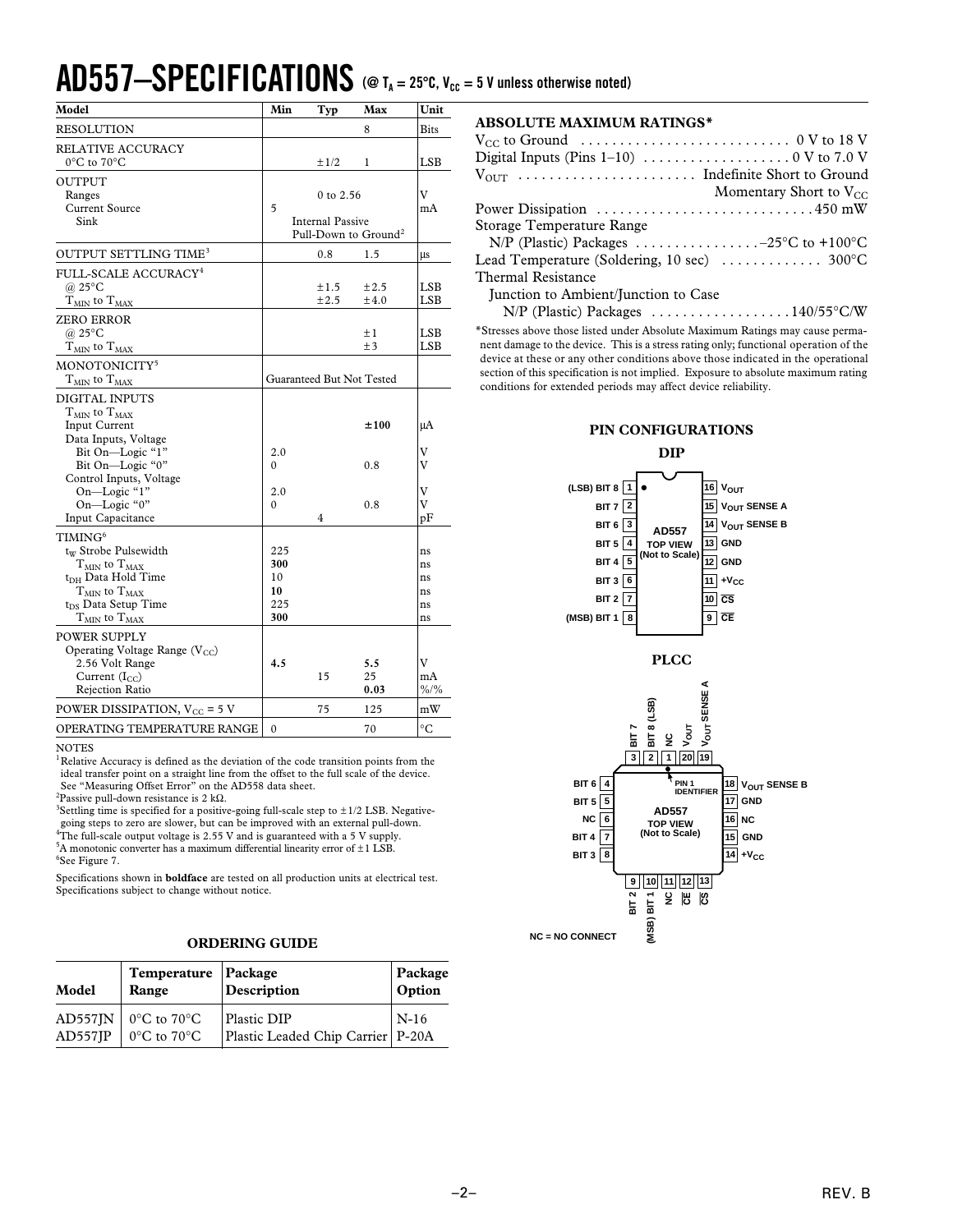#### **CIRCUIT DESCRIPTION**

The AD557 consists of four major functional blocks fabricated on a single monolithic chip (see Figure 1). The main D/A converter section uses eight equally weighted laser-trimmed current sources switched into a silicon-chromium thin-film R/2R resistor ladder network to give a direct but unbuffered 0 mV to 400 mV output range. The transistors that form the DAC switches are PNPs; this allows direct positive-voltage logic interface and a zero-based output range.



Figure 1. Functional Block Diagram

The high-speed output buffer amplifier is operated in the noninverting mode with gain determined by the user-connections at the output range select pin. The gain-setting application resistors are thin film laser trimmed to match and track the DAC resistors and to assure precise initial calibration of the output range, 0 V to 2.56 V. The amplifier output stage is an NPN transistor with passive pull-down for zero-based output capability with a single power supply.

The internal precision voltage reference is of the patented band-gap type. This design produces a reference voltage of 1.2 V and thus, unlike 6.3 V temperature-compensated Zeners, may be operated from a single, low-voltage logic power supply. The microprocessor interface logic consists of an 8-bit data latch and control circuitry. Low power, small geometry and high speed are advantages of the  $I^2L$  design as applied to this section.  $I<sup>2</sup>L$  is bipolar process compatible so that the performance of the analog sections need not be compromised to provide on-chip logic capabilities. The control logic allows the latches to be operated from a decoded microprocessor address and write signal. If the application does not involve a  $\mu$ P or data bus, wiring *CS* and *CE* to ground renders the latches "transparent" for direct DAC access.

|               | Output         |         |         |
|---------------|----------------|---------|---------|
| <b>Binary</b> | Hexadecimal    | Decimal | Voltage |
| 0000 0000     | 0 <sub>0</sub> |         | $_{0}$  |
| 0000 0001     | 0 <sub>1</sub> |         | 0.010 V |
| 0000 0010     | 02             | 2       | 0.020 V |
| 0000 1111     | 0 <sub>F</sub> | 15      | 0.150V  |
| 0001 0000     | 10             | 16      | 0.160V  |
| 0111 1111     | 7F             | 127     | 1.270 V |
| 1000 0000     | 80             | 128     | 1.280 V |
| 1100 0000     | C <sub>0</sub> | 192     | 1.920 V |
| 1111 1111     | FF             | 255     | 2.55V   |

#### **CONNECTING THE AD557**

The AD557 has been configured for low cost and ease of application. All reference, output amplifier and logic connections are made internally. In addition, all calibration trims are performed at the factory assuring specified accuracy without user trims. The only connection decision to be made by the user is whether the output range desired is unipolar or bipolar. Clean circuit board layout is facilitated by isolating all digital bit inputs on one side of the package; analog outputs are on the opposite side.

#### **UNIPOLAR 0 V TO 2.56 V OUTPUT RANGE**

Figure 2 shows the configuration for the 0 V to 2.56 V fullscale output range. Because of its precise factory calibration, the AD557 is intended to be operated without user trims for gain and offset; therefore, no provisions have been made for such user trims. If a small increase in scale is required, however, it may be accomplished by slightly altering the effective gain of the output buffer. A resistor in series with  $V_{\text{OUT}}$  SENSE will increase the output range. Note that decreasing the scale by putting a resistor in series with GND will not work properly due to the codedependent currents in GND. Adjusting offset by injecting dc at GND is not recommended for the same reason.



Figure 2. 0 V to 2.56 V Output Range

#### **BIPOLAR –1.28 V TO +1.28 V OUTPUT RANGE**

The AD557 was designed for operation from a single power supply and is thus capable of providing only a unipolar 0 V to 2.56 V output range. If a negative supply is available, bipolar output ranges may be achieved by suitable output offsetting and scaling. Figure 3 shows how a  $\pm 1.28$  V output range may be achieved when  $a -5$  V power supply is available. The offset is provided by the AD589 precision 1.2 V reference which will operate from a 5 V supply. The AD711 output amplifier can provide the necessary  $\pm 1.28$  V output swing from  $\pm 5$  V supplies. Coding is complementary offset binary.



Figure 3. Bipolar Operation of AD557 from ±5 V Supplies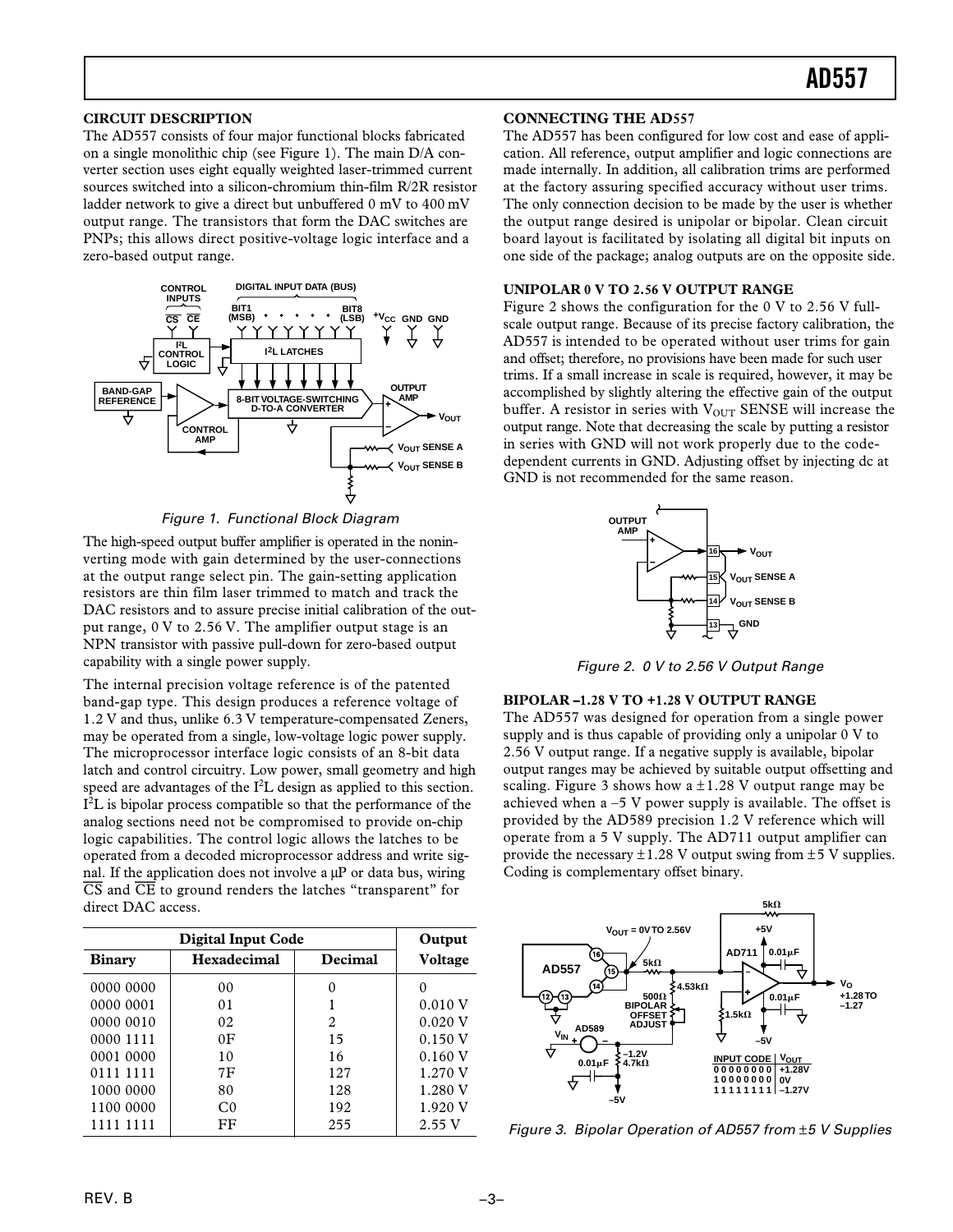### **AD557**

#### **APPLICATIONS**

#### **Grounding and Bypassing**

All precision converter products require careful application of good grounding practices to maintain full rated performance. Because the AD557 is intended for application in microcomputer systems where digital noise is prevalent, special care must be taken to assure that its inherent precision is realized.

The AD557 has two ground (common) pins; this minimizes ground drops and noise in the analog signal path. Figure 4 shows how the ground connections should be made.

It is often advisable to maintain separate analog and digital grounds throughout a complete system, tying them common in one place only. If the common tie-point is remote and accidental disconnection of that one common tie-point occurs due to card removal with power on, a large differential voltage between the two commons could develop. To protect devices that interface to both digital and analog parts of the system, such as the AD557, it is recommended that common ground tie-points should be provided at *each* such device. If only one system ground can be connected directly to the AD557, it is recommended that analog common be selected.



Figure 4. Recommended Grounding and Bypassing

#### **Using a "False" Ground**

Many applications, such as disk drives, require servo control voltages that swing on either side of a "false" ground. This ground is usually created by dividing the 12 V supply equally and calling the midpoint voltage "ground."

Figure 5 shows an easy and inexpensive way to implement this. The AD586 is used to provide a stable 5 V reference from the system's 12 V supply. The op amp shown likewise operates from a single (12 V) supply available in the system. The resulting output at the  $V_{OUT}$  node is  $\pm 2.5$  V around the "false" ground point of 5 V. AD557 input code vs.  $V_{OUT}$  is shown in Figure 6.



Figure 5. Level Shifting the AD557 Output Around a "False" Ground

#### **Timing and Control**

The AD557 has data input latches that simplify interface to 8 and 16-bit data buses. These latches are controlled by Chip Enable (*CE*) and Chip Select (*CS*) inputs. *CE* and *CS* are internally "NORed" so that the latches transmit input data to the DAC section when both *CE* and *CS* are at Logic "0." If the application does not involve a data bus, a "00" condition allows for direct operation of the DAC. When either *CE* or *CS* go to Logic "1," the input data is latched into the registers and held until both *CE* and *CS* return to "0." (Unused *CE* or *CS* inputs should be tied to ground.) The truth table is given in Table I. The logic function is also shown in Figure 6.



Figure 6. AD557 Input Code vs. Level Shifted Output in a "False" Ground Configuration

| <b>Input Data</b> | $\overline{\text{CE}}$ | $\overline{\text{CS}}$ | <b>DAC</b> Data | Latch<br>Condition |
|-------------------|------------------------|------------------------|-----------------|--------------------|
|                   |                        |                        |                 | "Transparent"      |
|                   |                        |                        |                 | "Transparent"      |
|                   |                        |                        |                 | Latching           |
|                   |                        |                        |                 | Latching           |
|                   |                        |                        |                 | Latching           |
|                   |                        |                        |                 | Latching           |
| X                 |                        | X                      | Previous Data   | Latched            |
|                   |                        |                        | Previous Data   | Latched            |

**NOTES** 

 $X =$  Does not matter

 $\overline{f}$  = Logic Threshold at Positive-Going Transition

In a level-triggered latch such as that used in the AD557, there is an interaction between the data setup and hold times and the width of the enable pulse. In an effort to reduce the time required to test all possible combinations in production, the AD557 is tested with  $t_{DS} = t_W = 225$  ns at 25°C and 300 ns at  $T<sub>MIN</sub>$  and  $T<sub>MAX</sub>$ , with t<sub>DH</sub> = 10 ns at all temperatures. Failure to comply with these specifications may result in data not being latched properly.

Figure 7 shows the timing for the data and control signals, *CE* and *CS* are identical in timing as well as in function.



Figure 7. AD557 Timing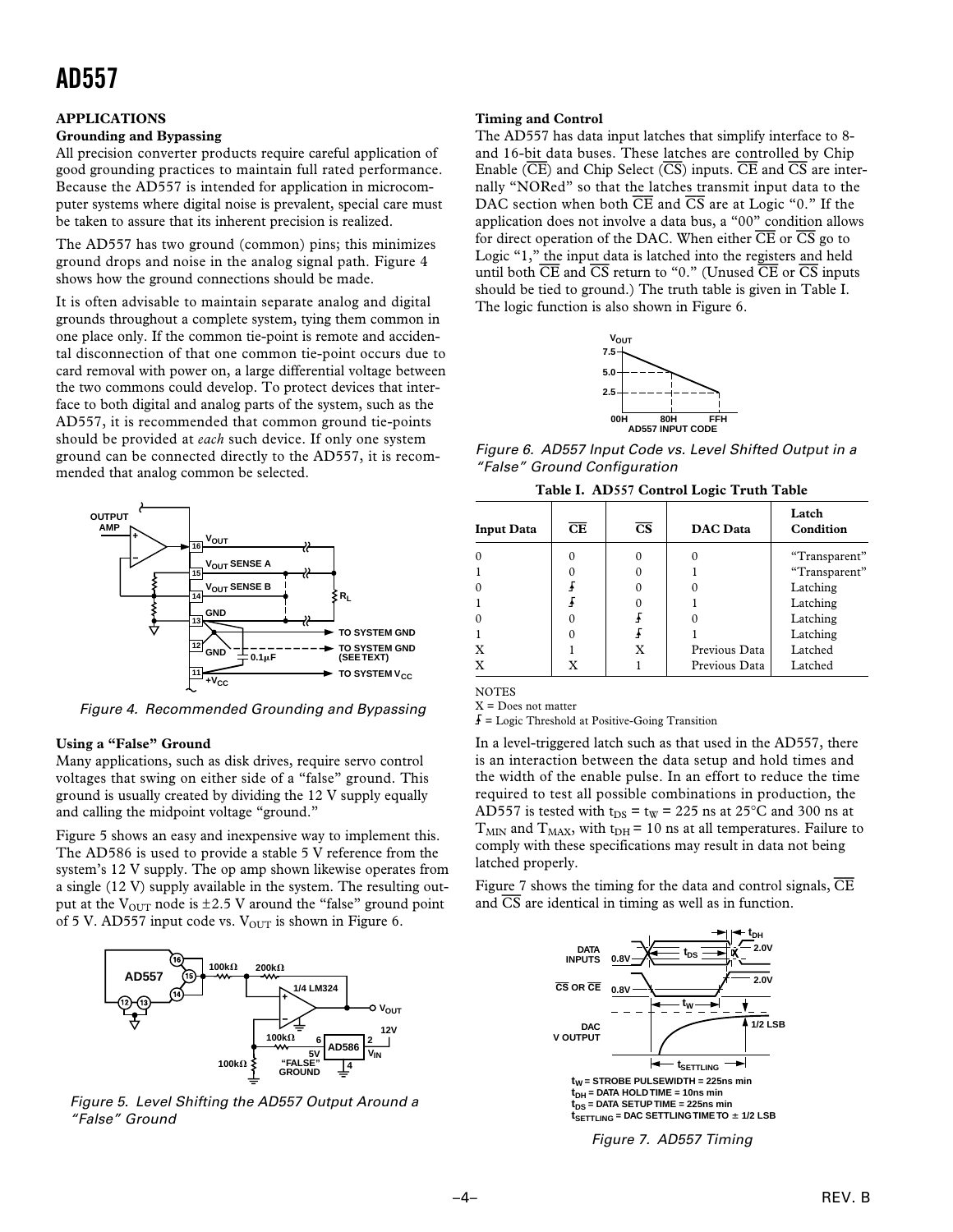#### **OUTLINE DIMENSIONS**

Dimensions shown in inches and (mm).



**P-20A (PLCC) Package**